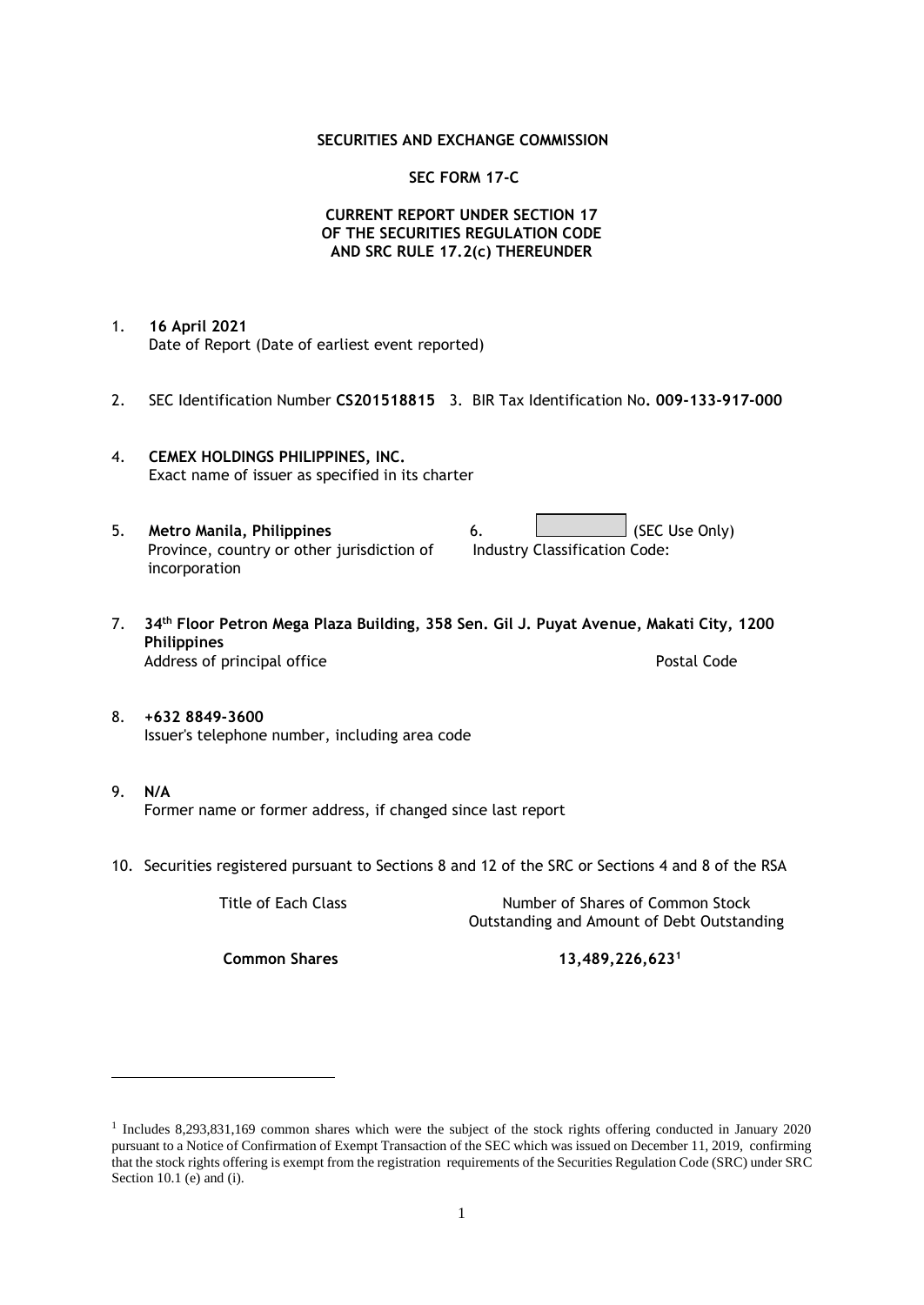11. Indicate the item numbers reported herein: **Item 9 - Other Events**

**CEMEX HOLDING PHILIPPINES, INC. ("CHP") reports on the use of proceeds realized from the Stock Rights Offering (SRO) of 8,293,831,169 common shares of CHP that was conducted in**  Based on the Offer Price of £1.54 per share, the total proceeds from the SRO **amounted to P12,772,500,000.26.** 

**The following costs and expenses were disbursed/charged today against the SRO proceeds:**

| USE OF PROCEEDS/PURPOSE                                   | <b>AMOUNT</b> (in<br>Pesos) |
|-----------------------------------------------------------|-----------------------------|
| Costs and expenses associated with the SOLID Cement plant |                             |
| expansion project <sup>1</sup>                            | 56,011,993.72               |

<sup>1</sup>*Funded through advances made by CHP to Solid Cement Corporation ("SOLID") under the Revolving Master Loan Facility Agreement dated 3 March 2020 entered into between CHP, as lender, and SOLID, as borrower*

## **SIGNATURES**

Pursuant to the requirements of the Securities Regulation Code, the issuer has duly caused this report to be signed on its behalf by the undersigned hereunto duly authorized.

**CEMEX HOLDINGS PHILIPPINES, INC. 16 April 2021 Issuer Community Community Community** Community Community Community Community Community Community Community Comm

launeur sui de seu- **Jannette Virata Sevilla Compliance Officer**